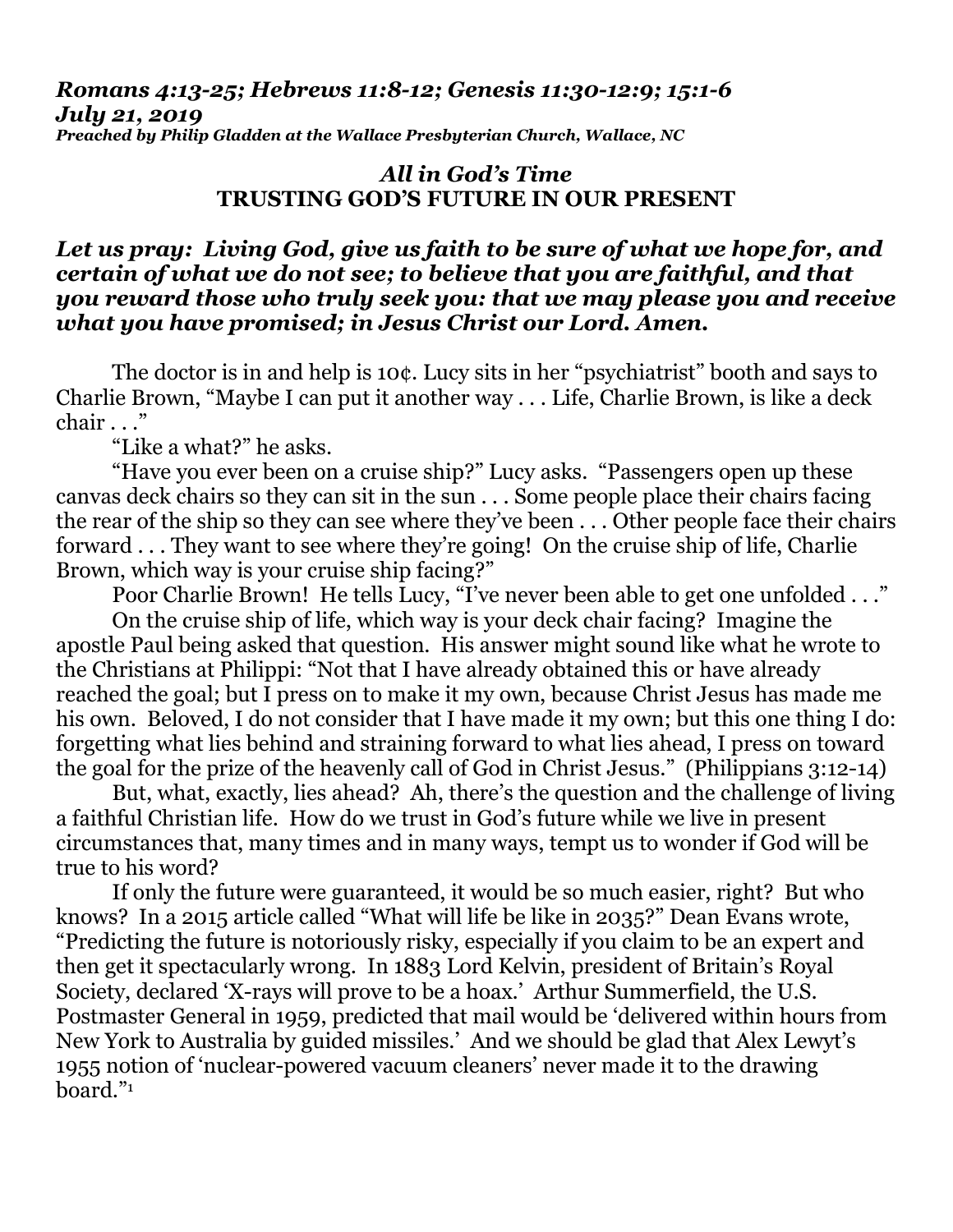Someone says, "Trust me," and we want to know more. What are the risks? What are the pluses and minuses? What is your track record? Why should I trust you? What guarantees can you give me?

So, how will we respond when God says "Trust me"? In a nutshell, that's what the story of Abram is all about. How will he respond when God tells him, in so many words, "Trust me"? God doesn't actually use those very words when he calls Abram in Haran. Instead, God tells Abram to do something – "Go from your country and your kindred and your father's house to the land that I will show you." (Genesis 12:1) The epistle lesson from Hebrews 11 is a commentary on God's command and Abram's response: "By faith Abraham obeyed when he was called to set out for a place that he was to receive as an inheritance; and he set out, not knowing where he was going. By faith he stayed for a time in the land he had been promised, as in a foreign land, living in tents, as did Isaac and Jacob, who were heirs with him of the same promise. For he looked forward to the city that has foundations, whose architect and builder is God." (Hebrews 11:8-10)

This section of Genesis 12:1 – 17:27 is called the *Lech L'cha in* the Jewish Torah, the first five books of what we call the Old Testament. *Lech L'cha* literally means "Go forth." Abraham's story is the third selection in the annual cycle of reading through the Torah. *Lech L'cha* is not a mere suggestion. *Lech L'cha* is not an offer God makes for Abram to consider if he doesn't have anything better to do. *Lech L'cha* is a Hebrew imperative, meaning something like "Go! Get going!"

One Presbyterian preacher put it this way: "God's call is two sided. God calls us saying, 'Come and follow me.' We arrive and then we must follow. We find but must go on seeking. God's call is a never-ending call, to the unknown, to adventure, to follow God in the night, in solitude. It is a call incessantly to go further, and further. For it is not static but dynamic (as creation is also dynamic) and reaching God means going on and on. God's call is like the call to become an explorer; it is an invitation to adventure."<sup>2</sup>

God told Abram, "Go! Get going!" By faith, Abram obeyed and went. But it couldn't have been easy. And that wasn't the end of the story! You see, God had another promise for Abram, a promise we first hear about in Chapter 12 and again in Chapter 15: "I will make of you a great nation, and I will bless you, and make your name great, so that you will be a blessing. . . Look toward heaven and count the stars, if you are able to count them. So shall your descendants be."

Of course, there was a BIG problem with this particular promise. Do you remember how today's story began? "Now Sarai was barren; she had no child." (Genesis 11:30) Abram reminded God of that little fly in the ointment when he said, "O Lord God, what will you give me, for I continue childless, and the heir of my house is Eliezer of Damascus?" The footnote in my study Bible says, "Abram desires a sign or reassurance – or perhaps he means: What is 'reward' worth without an heir?" In his letter to the Romans, the apostle Paul gets a little more detailed in his description of the obvious roadblock to God's promise ever coming true. He bluntly describes Abram's body as "already as good as dead (for he was about a hundred years old)."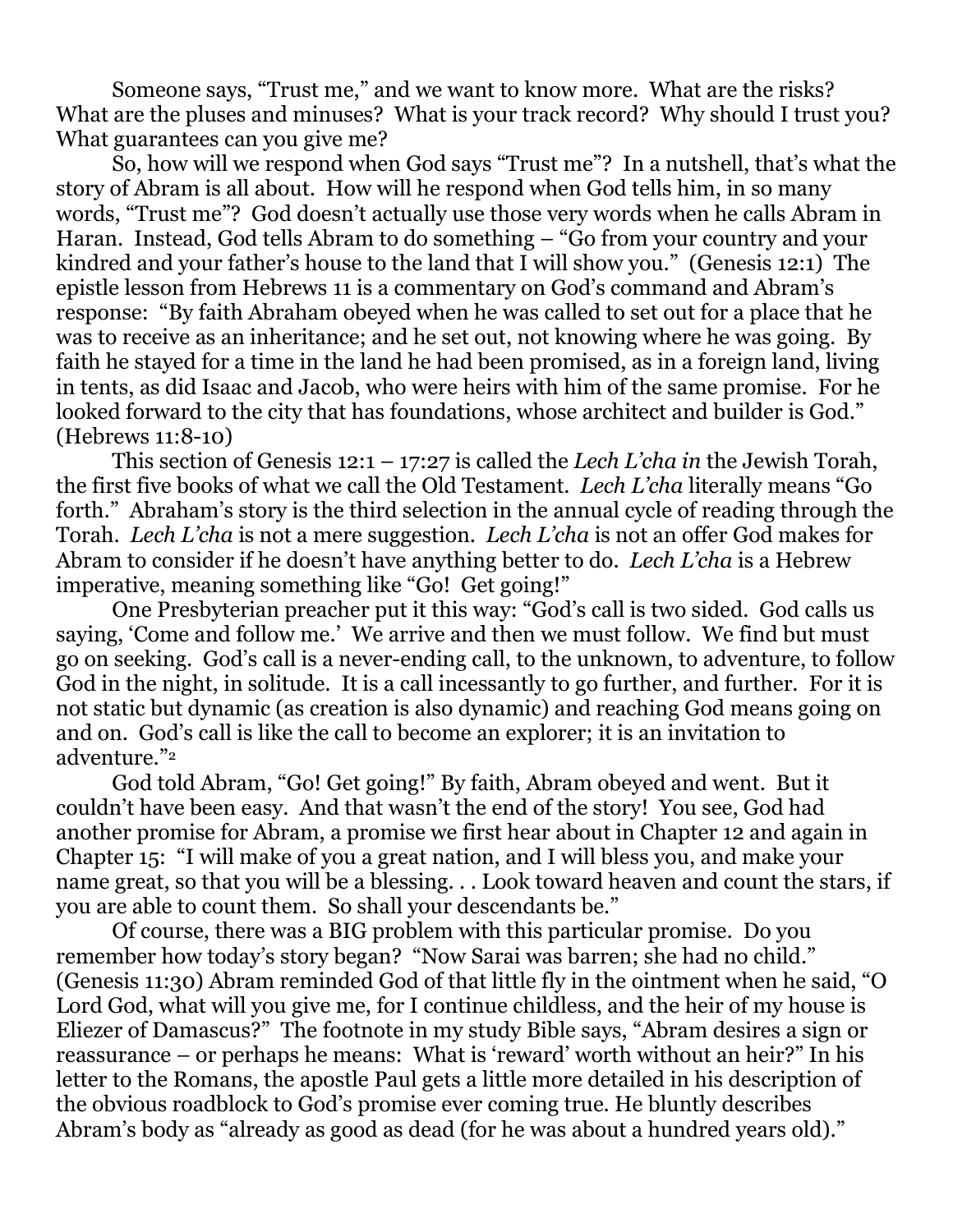Paul also doesn't neglect to mention the barrenness of Sarah's womb. (Romans 4:19) And that was another twenty-five years *after* God first promised Abram he would have a son and become the father of many nations.

And Abram believed God. He didn't believe a set of doctrines *about* God. Abram wasn't convinced by God's magnificent arguments and proofs. Abram didn't accept God's promise with strings attached. Abram believed God or, better yet, Abram *trusted* God to do what God promised to do – give him a son and make him the father of many nations. All Abram had was God's word or, as Walter Brueggemann puts it, "He has now permitted God to be not a hypothesis about the future, but the voice around which his life is organized."<sup>3</sup>

Here's how the apostle Paul talks about Abram's faith in God: "Hoping against hope, he believed that he would become 'the father of many nations,' according to what was said, 'So numerous shall your descendants be' . . . being fully convinced that God was able to do what he had promised." (Romans 4:18, 21) The letter to the Hebrews says the same thing, "because he considered [God] faithful who had promised." (Hebrews 11:11)

Genesis 15:6 is one of the foundational Bible verses, especially for Protestant Presbyterian Reformed theology: "And he believed the Lord; and the Lord reckoned it to him as righteousness." That verse is at the heart of what it means to be saved by God's grace through faith. That verse means that, from the get-go, our being put in a right relationship with God is something God does, not something we do. God offers the gift, the promise. We are called to trust that God is and always will be true to his word.

But, guess what? The Hebrew of verse 6 is a little ambiguous. We read it as "The Lord reckoned it to him as righteousness." But the Hebrew simply says, "he reckoned it to him as righteousness." In other words, the verse could mean, "Abram believed the Lord; and Abram reckoned it to the Lord as righteousness." In other words, Abram believed that God would be true to his promise. This is good news, folks! God can be trusted to do what God promises to do.

Here are some helpful comments along those lines, that recognize that the circumstances of our lives don't always make it easy to trust God's promises. "The heart of this interaction [between God and Abram] is faith and trust. If Abram understands God to be righteous, to be one whose word is firm and secure, to be one who will make good on God's promises, then Abram can believe. The same is true for us. Belief is hard enough when there is a delay between God's promises and their fulfillment. It would be nigh impossible if the God in whom we believe is not trustworthy, is not righteous."<sup>4</sup> "In any case, it is clear that this divine promise comes without proof of its future fulfillment. The faith of Abraham has to deal with a promise in the midst of uncertainty. Ultimately, then, the emphasis is on the one who makes the promise and on the risk, vulnerability, and uncertainty in receiving divine promise."5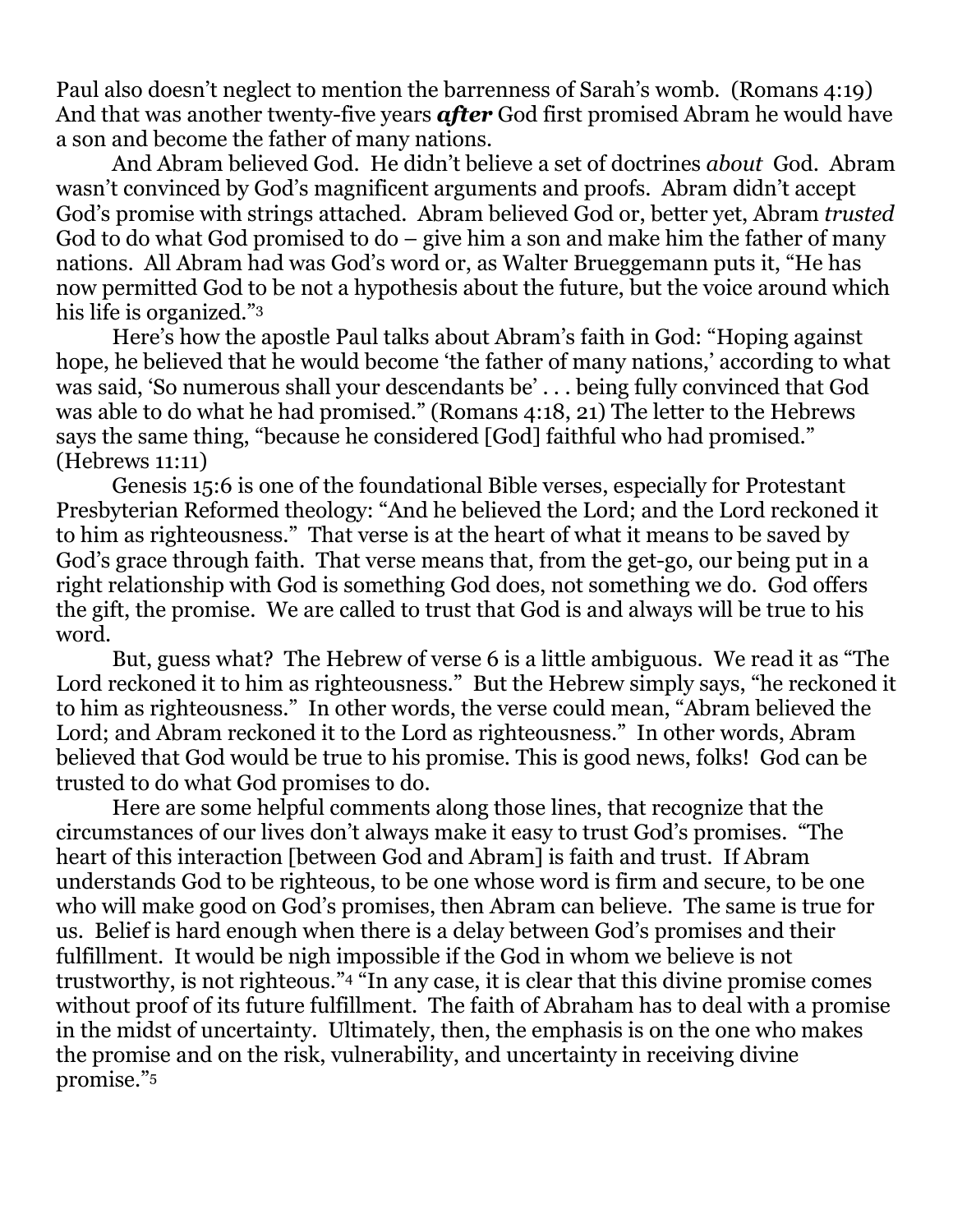You don't need me to tell you that we hear God's call to trust him in the midst of uncertainty. Personal life circumstances and global events are enough to make us doubt. The apparent delay between promise and fulfillment can be discouraging. The riskiness of saying, "OK, God, I will trust you and go where you lead me" threatens our security and sense of control. And, yet, God's invitation is always there. He doesn't force his promise on us, but neither does he take his promise away when we fail to trust him.

So, it wouldn't hurt to hear again some of God's promises:

- (Matthew 18:20) "For where two or three are gathered in my name, I am there among them."
- (John 11:25) "I am the resurrection and the life. Those who believe in me, even though they die, will live, and everyone who lives and believes in me will never die."
- (Matthew 28:20) "And remember, I am with you always, to the end of the age."
- (Romans 8:39) "Nothing in all creation will be able to separate us from the love of God in Christ Jesus our Lord."

As this sermon ends, here's a prayer reflection on how Abraham continued to trust God's promises. These words also speak to us about trusting God's future in our present:

Hope nonetheless. Hope despite. Hope regardless. Hope still.

Hope where we had ceased to hope. Hope amid what threatens hope. Hope with those who feed our hope. Hope beyond what we had hoped.

Hope that draws us past our limits. Hope that defies expectations. Hope that questions what we have known. Hope that makes a way where there is none.

Hope that takes us past our fear. Hope that calls us into life. Hope that holds us beyond death. Hope that blesses those to come.<sup>6</sup>